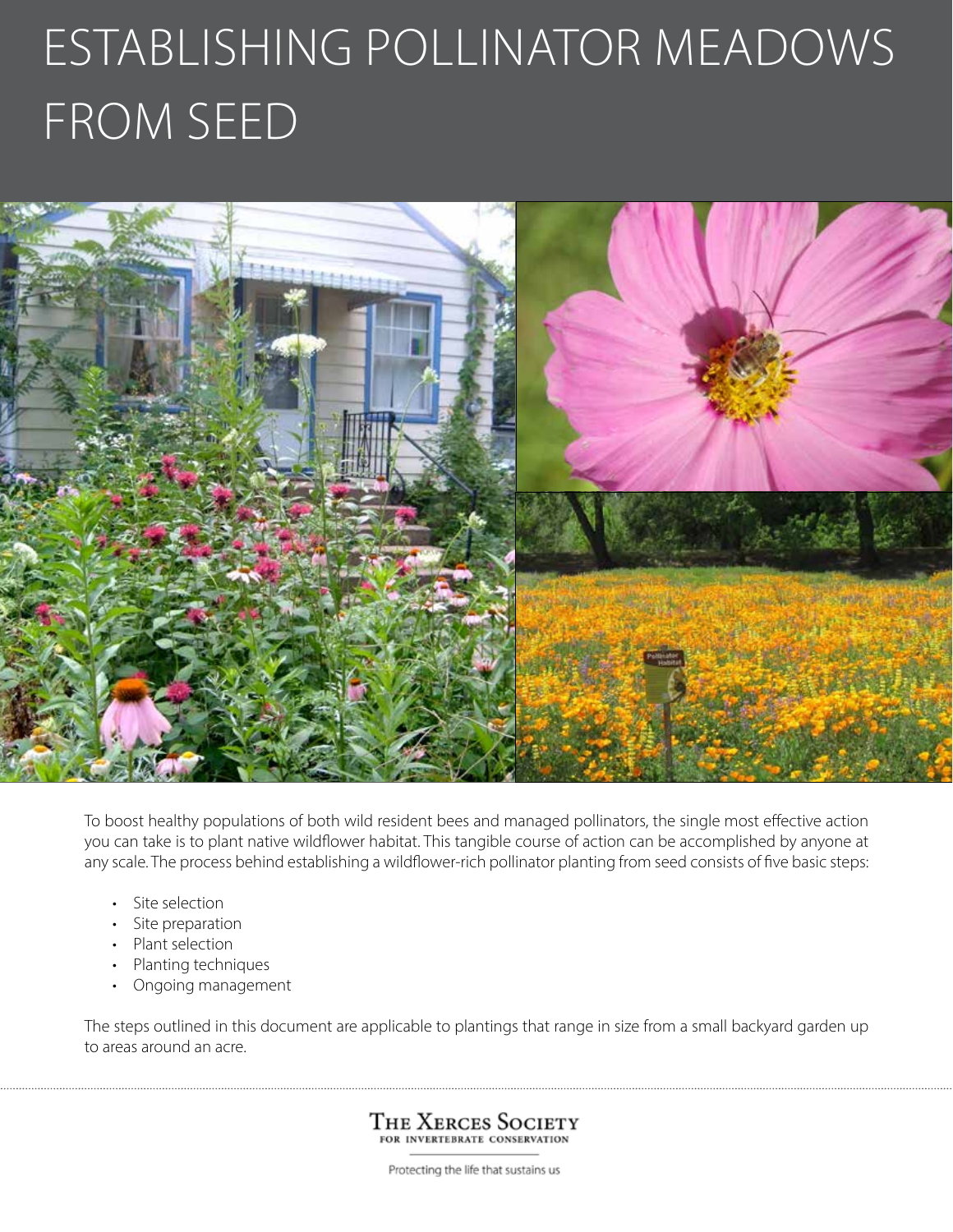## **Site Selection 1**

Most native wildflowers and flowering shrubs need full sunlight to thrive. Choose open sites that receive full sun throughout most of the day. Level ground is best, however gentle slopes are suitable as long as erosion is controlled during the establishment process.

Consider using otherwise marginal land, such as septic fields, parking strips, or roadsides to establish your pollinator meadow. While trees can be problematic on these sites, herbaceous plants will not penetrate pipes, threaten overhead power lines, or create traffic hazards. As an additional benefit, the deep-rooted native plants used in habitat restoration can support other wildlife, improve water infiltration, withstand drought, filter runoff, and store carbon.

Soil is also an important consideration when selecting a site. Some wildflowers prefer rich, clay soils, while others prefer dry, sandy, and rocky soils. Know your soil type before you start. If there is a history of pre-emergent herbicide use, you may wish to have the soil tested by a local University soil lab for chemicals like atrazine and trifluralin which will inhibit seed germination.

Finally, keep neighboring weeds in mind when selecting your planting location. If aggressive weed species are present on adjacent lands, they may colonize the site through either seed dispersal or the spread of underground rhizomes. Colonizing weeds can present a persistent problem if they are not frequently controlled.

## **3** Site Preparation

Before planting you will need to eliminate existing vegetation, reduce the amount of weed seed in the soil, remove plant debris, and create a smooth surface to insure good seed to soil contact. The importance of proper site preparation cannot be overemphasized. More time preparing the site at this stage will result in greater success.



This site was selected because it is open and sunny with limited weed pressure. (Photograph: Eric Lee-Mäder, Xerces Society)



After site selection, the homeowner chose to use herbicide treatments over a full growing season to kill turf grass. This seed bed is now prepped and ready for planting. (Photograph: Mace Vaughan, Xerces Society)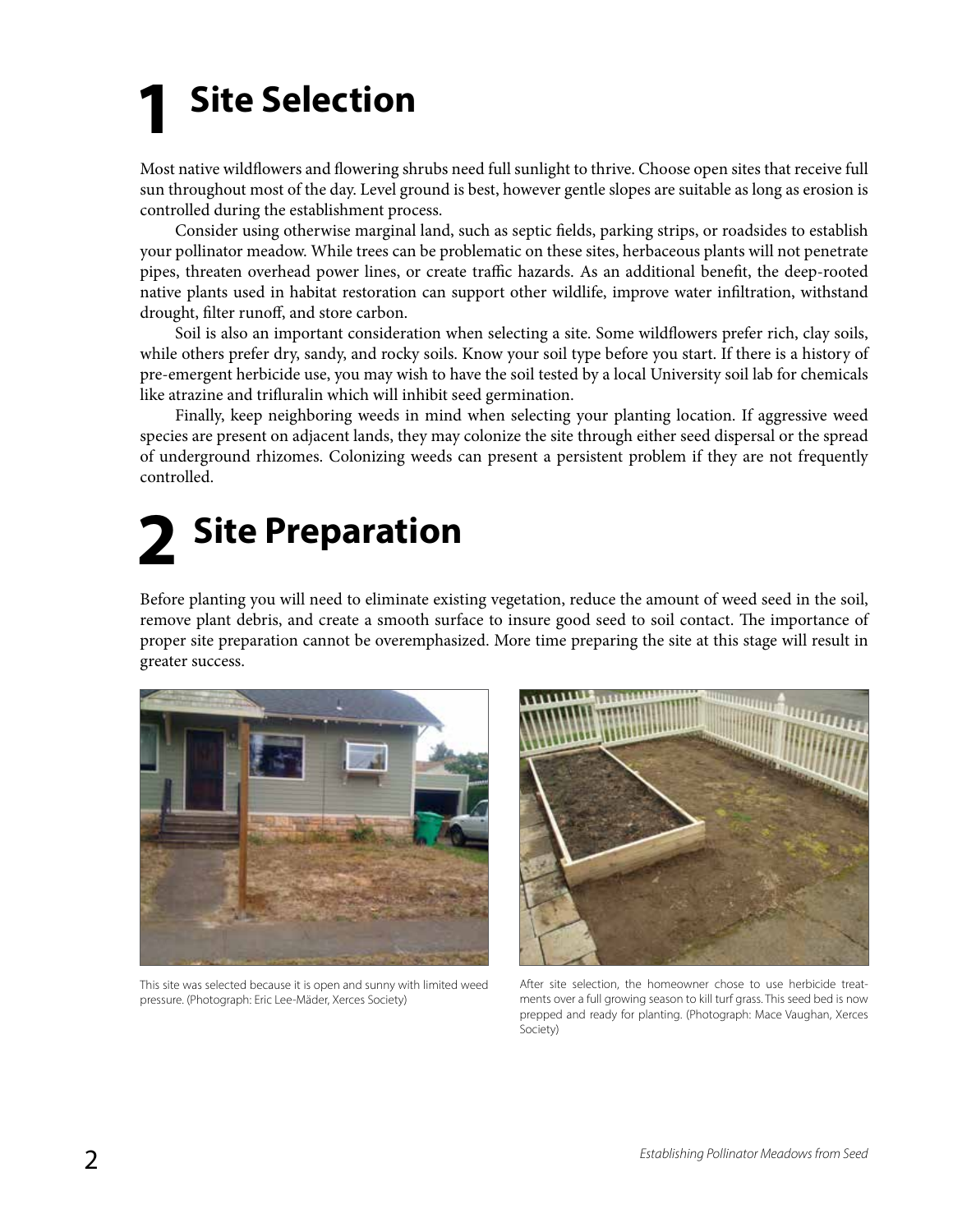## **Weed Control**

Competition from weeds for sunlight, water, and nutrients is the biggest challenge to successful wildflower establishment. Depending on the abundance of weeds or weed seed at your site, one to two years of site preparation may be needed.

Seeds and rhizomes of perennial weeds in particular need to be eliminated. Annual and biennial weed seed may still be present after one year of site preparation. However, with several years of proper management, your pollinator meadow will be largely free of annual weeds.

Weed control during site preparation will require the use of broad-spectrum herbicides, solarization, sod removal, or a combination of these methods. When deciding which weed control method to use, consider project time and budget constraints. In general, herbicide free methods are usually more expensive and labor-intensive and may be better suited for smaller sites, unless you have access to a hardworking and enthusiastic group of volunteers.

#### **Herbicide Free Methods**

Sod removal is relatively easy if the existing vegetation is predominantly low-growing turf grasses. Specialized walk-behind gas-powered sod cutters are available for rent from many hardware stores and tool rental companies. Keep in mind however that sod strips are heavy and will require off-site removal.

Solarizing the existing vegetation with clear UV stabilized plastic is very effective on small patches of land. The plastic usually needs to be left in place for several months during the hottest time of the year before all the vegetation underneath is dead. The goal of solarization is to raise the temperature of the soil high enough to kill any weed seed present.

Follow these steps for solarizing:

- Remove all vegetation by mowing and clearing the site in the spring, raking off debris, if necessary.
- After smoothing the site, irrigate thoroughly and lay down UV stabilized plastic (such as high tunnel greenhouse plastic).
- Bury the edges to prevent airflow between the plastic and the ground. Any airflow between the plastic and the ground will lower soil tem- This established wildflower meadow will provide habitat for pollinators



Preparing a site for wildflower planting requires the removal of existing vegetation, like this turf grass. Without adequate site prep, wildflower seedlings would have to compete with the existing vegetation for sunlight, water, and nutrients. (Photograph: Don Keirstead, New Hampshire NRCS).



This site was solarized during the summer months with greenhouse plastic to kill off existing vegetation and weed seed in the soil. (Photograph: Nancy Lee Adamson, Xerces Society)



and other wildlife. (Photograph: Don Keirstead, New Hampshire NRCS)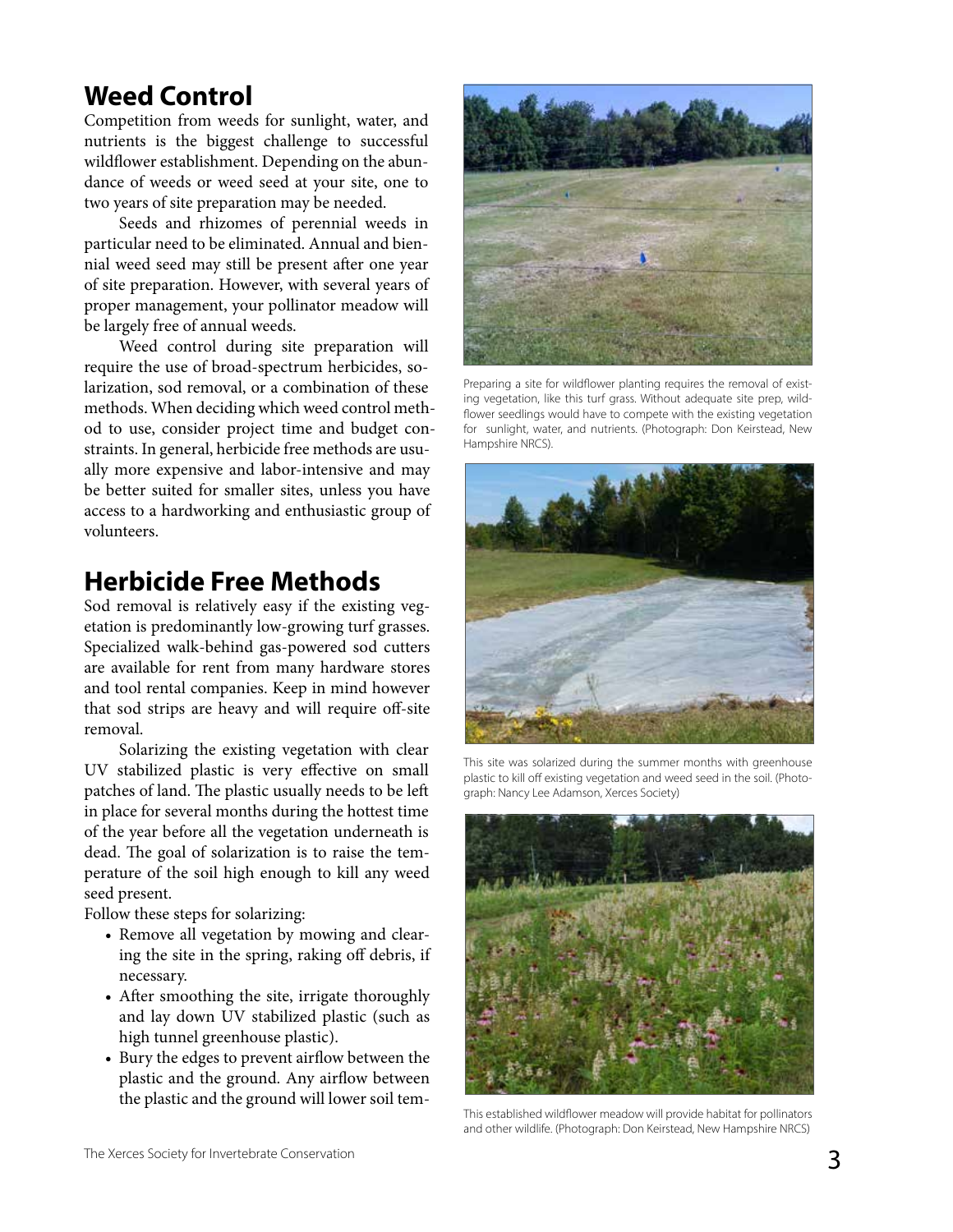peratures, allowing more weed seed to survive. Weigh down the center of the plastic if necessary to prevent the wind from lifting it. Use greenhouse repair tape for any rips that occur during the season.

- Remove the plastic in early fall before the weather cools and the area beneath the plastic is recolonized by nearby rhizomatous weeds.
- Immediately plant your seed mix.

## **Post-emergent Herbicide Application**

The application of non-persistent glyphosate herbicides is a low-cost and non-labor intensive approach to weed control. For maximum efficiency, herbicide treatments should be applied when weeds are actively growing. It is important that any cool season weedy grasses are actively growing when using this treatment. If you apply herbicide when cool season plants are dormant in the summer heat, the product will not be transported to their roots.

Follow these steps for non-selective, non-persistent herbicide treatments:

- To ensure good contact of the product with weed foliage, mow the area as low as possible in the early spring, and then rake off the debris.
- Following this, make the first herbicide application as per label instructions as soon as weeds begin actively re-growing.



Herbicides can be low-cost and low-labor method for preparing a site for planting. (Photograph: Mace Vaughan, Xerces Society)

- Repeat additional treatments every six weeks, or whenever emerging weed seedlings reach 4–6 inches throughout the growing season.
- Plant pollinator seed mix, waiting at least 72 hours after the last herbicide treatment.

*For your own safety and the safety of the environment, always follow the instructions on the herbicide label when determining how much to apply.*

**After using sod removal, solarization, or herbicide treatments, avoid any tillage as any cultivation will likely bring weed seed to the soil surface.** Consider placing a thin layer of weed free compost on the soil surface before seeding. For every weed you plow under, you are likely to bring several dormant weed seeds to the surface where they will germinate. Similarly, note that we do not recommend rototilling an area for primary site preparation.

## **Seedbed Preparation**

After the existing vegetation has been removed, the soil surface must be prepared prior to planting. Ideally you want a smooth, lightly packed surface, free of clumped sod, and tall crop stubble. For small sites, a rake or turf roller can be used to remove or break up large dirt clods. For large areas, a light weight harrow or roller can be used to prepare the soil surface.

The planting area can then be finished with an additional glyphosate treatment or hand weeding if necessary, and a shallow raking (less than an inch). These final steps are best performed on a warm day so that any uprooted seedlings are killed. Following any glyphosate treatment, allow at least 72 hours to pass prior to planting.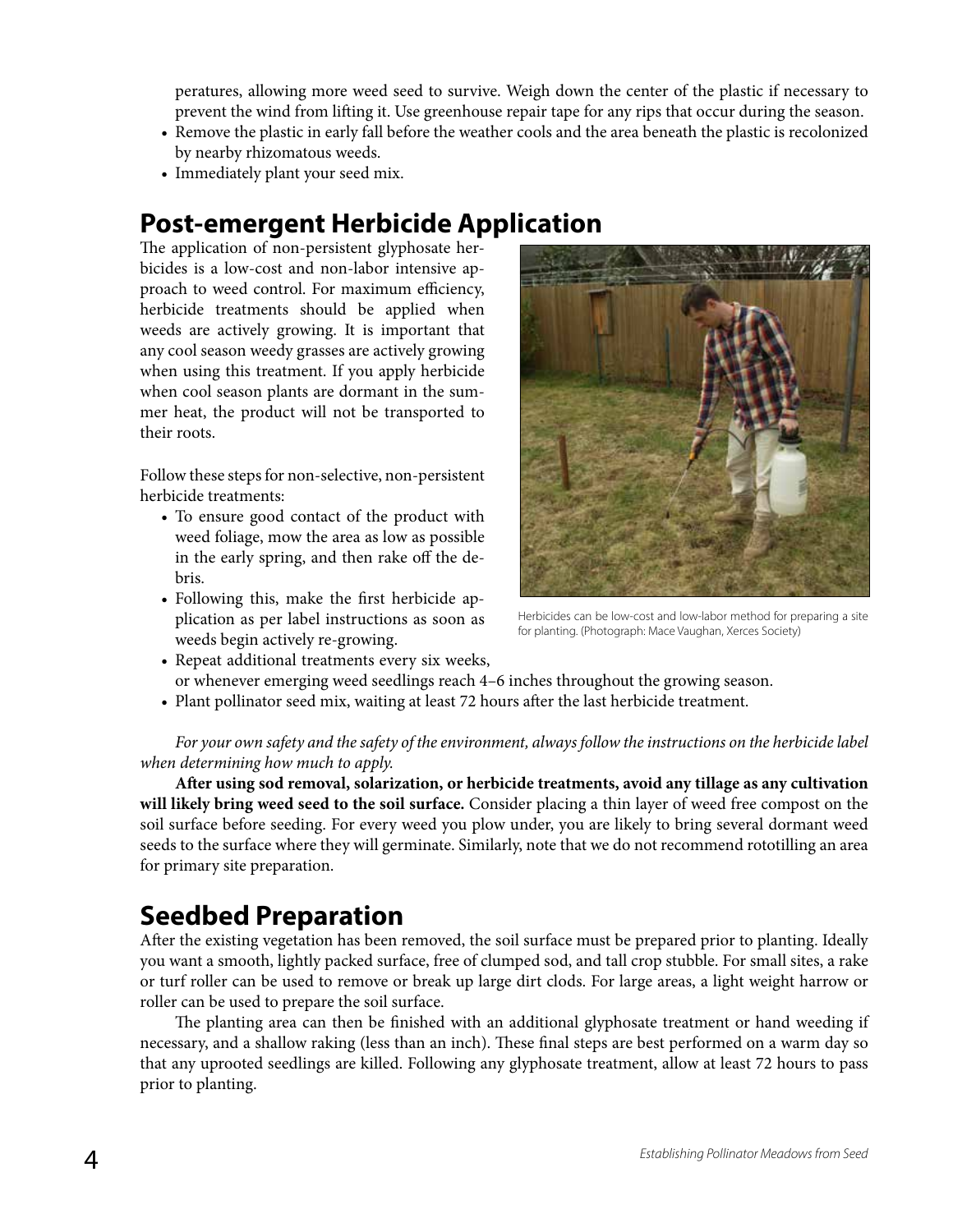**Plant Selection 3**

In preparing your seed mix, take several points into consideration:

## **Floral diversity**

Select a diversity of plants with different flower sizes, shapes, and colors, as well as varying plant heights and growth habitats, to support the greatest numbers and diversity of pollinators.

Different bee species are active at different times of the year. Therefore, it is important to provide a continuous source of pollen and nectar throughout the growing season. At minimum, strive for three species to be blooming at any one time; the greater diversity the better. It is useful to include flowers that bloom early in the spring to provide food for newly emerging bumble bee queens. Similarly, it is important to provide flowers that bloom in late summer and fall to support new bumble bee queens for overwintering. The exact mixture of wildflowers however is a matter of personal preference and individual goals. For ex-



Late blooming goldenrod species can provide valuable floral resources for migrating monarchs or overwintering bumble bee queens. (Photograph: Jolie Goldenetz-Dollar, Xerces Society)

ample, if you would like to attract butterflies, consider including the larval host plants for the species that occur in your area. Alternatively, if you'd like the meadow to function as a rain garden, choose plants that are tolerant of wet soils.

#### **Importance of Grasses**

Though grasses do not offer nectar or high quality pollen, it is often useful to include at least one native bunch grass or sedge in your seed mix. Short, clump-forming grasses are preferable to large, spreading, or sod-forming grasses. Native bunch grasses should not comprise more than 25% of the mix by seed per square foot. Grasses and sedges are larval host plants for some butterflies, and also provide nesting and overwintering sites for some bumble bees and other insects.



Bunch grasses can provide valuable nesting areas for bumble bees, predacious beetles, and other beneficial insects. (Photograph by Jessa Guisse, Xerces Society)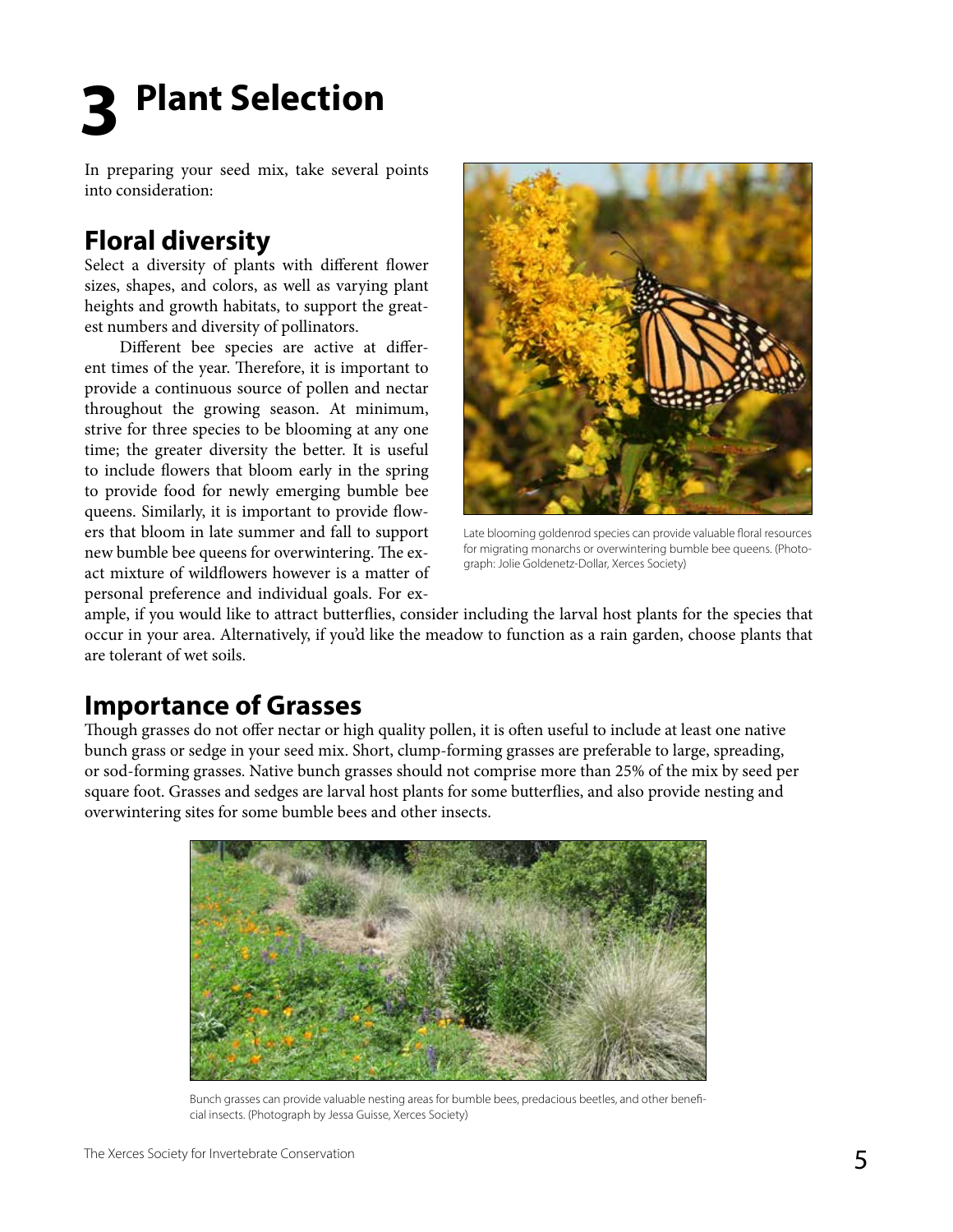We recommend the establishment of bunch grasses and difficult to grow perennials by plug propagate, bulbs, corms, or rhizomes and then sowing annual and easily grown perennials in the gaps. The grasses and wildflowers together form tight living mats that resist the encroachment of weeds. Grasses are also essential to produce conditions suitable for burning, if that is part of your long-term management plan.



Providing a diversity of bloom shapes and colors will attract a diversity of pollinators and other beneficial insects. (Photograph: Eric Lee-Mäder, Xerces Society)

## **Seeding Rate**

The recommended seeding rate for wildflowers and other herbaceous plants ranges from 40 to 60 seeds per square foot. The exact seeding rate can be established through your seed vendor, who will be able to tell you how much of each species (by weight) you will need for planting a certain number of square feet or acres. To develop your own pollinator conservation seed mix, use the downloadable Xerces Society seed rate calculator found in the references section of this document.

## **Seed Sourcing**

Native wildflowers are usually the best sources of nectar and pollen for native pollinators. Compared to nonnative plants, native plants are more likely to attract native bees and to support a high diversity of butterflies and moths.

Whenever possible you should try to purchase seed from local growers who specialize in "local eco-type" seed. Local eco-type means the seed was harvested or produced from a local source. Locally sourced plants generally establish and grow well because they are adapted to the local soils, climate, insects, and plant diseases.

If possible, try to order seed in individual lots and not as a mix. Individual lots help ensure that all species are accounted for and spreading the small and large seeded species separately will ensure a more even distribution of species across the site.

Once your pollinator meadow is established, you might consider collecting your own seed to plant in other areas or to participate in seed swaps with your friends and neighbors.



Native wildflower seed comes in a diversity of shapes and sizes. Planting large-seeded species separately from small-seeded species will allow a more even distribution of species across the site. (Photograph: Brianna Borders, Xerces Society)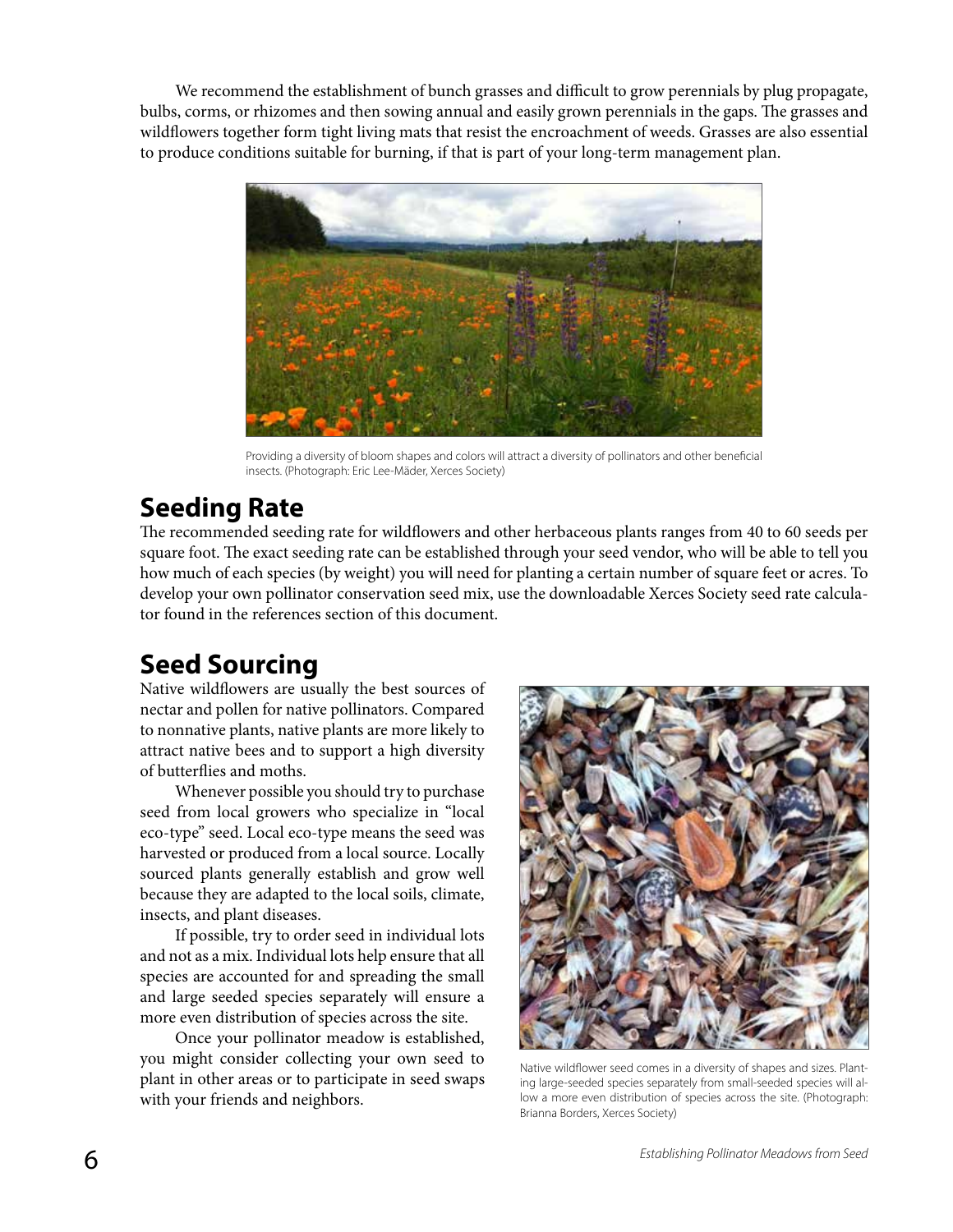## **Planting Techniques 4**

## **Timing**

For wildflowers, particularly perennial species in cold climates, early fall planting is often best. Many perennial plant seeds require exposure to cold temperatures and damp conditions before germination can occur. Additionally, winter precipitation helps the seeds settle into the soil and will stimulate germination. Fall planting is also suitable for annual wildflowers in warm climates.

Spring planting is also possible, but typically favors grasses rather than the wildflowers that you want to dominate your pollinator habitat. Spring planting is favorable for annual species in cold climates, but it is especially important that the site be properly prepped before planting to reduce weed pressure. For spring planting, indoor cold moist stratification of the seed is recommended, to enhance germination. This seed treatment is easy to perform and instructions are available from plant propagation guides and on the internet.

For wildflower mixes that include both perennial and annual species, aim for planting after any danger from frost. For specific regional planting times, see Table 1.

| New England Perennial Wildflowers                  | Oct-Dec       |
|----------------------------------------------------|---------------|
| Mid-Atlantic Perennial Wildflowers                 | Oct-Jan       |
| Southeast Annual and Perennial Wildflowers         | Nov-Feb       |
| Upper Midwest Perennial Wildflowers                | Oct-Dec       |
| Northern Plains Perennial Wildflowers              | Oct-Dec       |
| Southern Plains Perennial and Annual Wildflowers   | Oct-Jan       |
| Mountain and Great Basin Perennial Wildflowers     | Oct-Dec       |
| Southwest Annual and Perennial Wildflowers         | Feb-May       |
| California Annual Wildflowers                      | Oct-Jan       |
| Pacific Northwest Annual and Perennial Wildflowers | Sept-mid. Oct |

#### **Table 1. Regionally Recommended Planting Times**

#### **Seeding Methods**

Broadcast seeding, which consists of scattering seed onto the soil surface, is a low-tech, low-cost method that can be very effective on bare soil. This technique can be performed by hand, or with hand-operated crank seeders. For large areas, seed can also be broadcast with ATV-mounted seed spreaders.

Regardless of the broadcasting method used, you will have the best seeding success by mixing the seed with an equal or greater volume of slightly damp inert materials such as coarse-textured sand, vermiculite, rice hulls, or sawdust. The inert material helps provide proper species distribution within the seed mix, and gives a visual representation of how evenly the seed mix is being spread across the planting area. When broadcast seeding, divide the mixture into two equal quantities, applying half of it to the planting area in one direction. Then, spread the second half of the mixture onto the planting area in a direction perpendicular to the initial sowing. This will result in fairly equal seed distribution throughout the site.

When broadcasting seed of separate species, mix seeds of similar size together with the inert material and broadcast across the site using the methods outlined above. For example, you may want to broadcast all small seeds at once, then all large seeds at once.

To achieve good seed to soil contact, the seed can be compacted into the ground with a standard lawn roller (available for rental at many hardware stores), or the wheels of an ATV or tractor on larger areas. If erosion is a concern, the planting site can be protected with a thin layer of weed-free straw.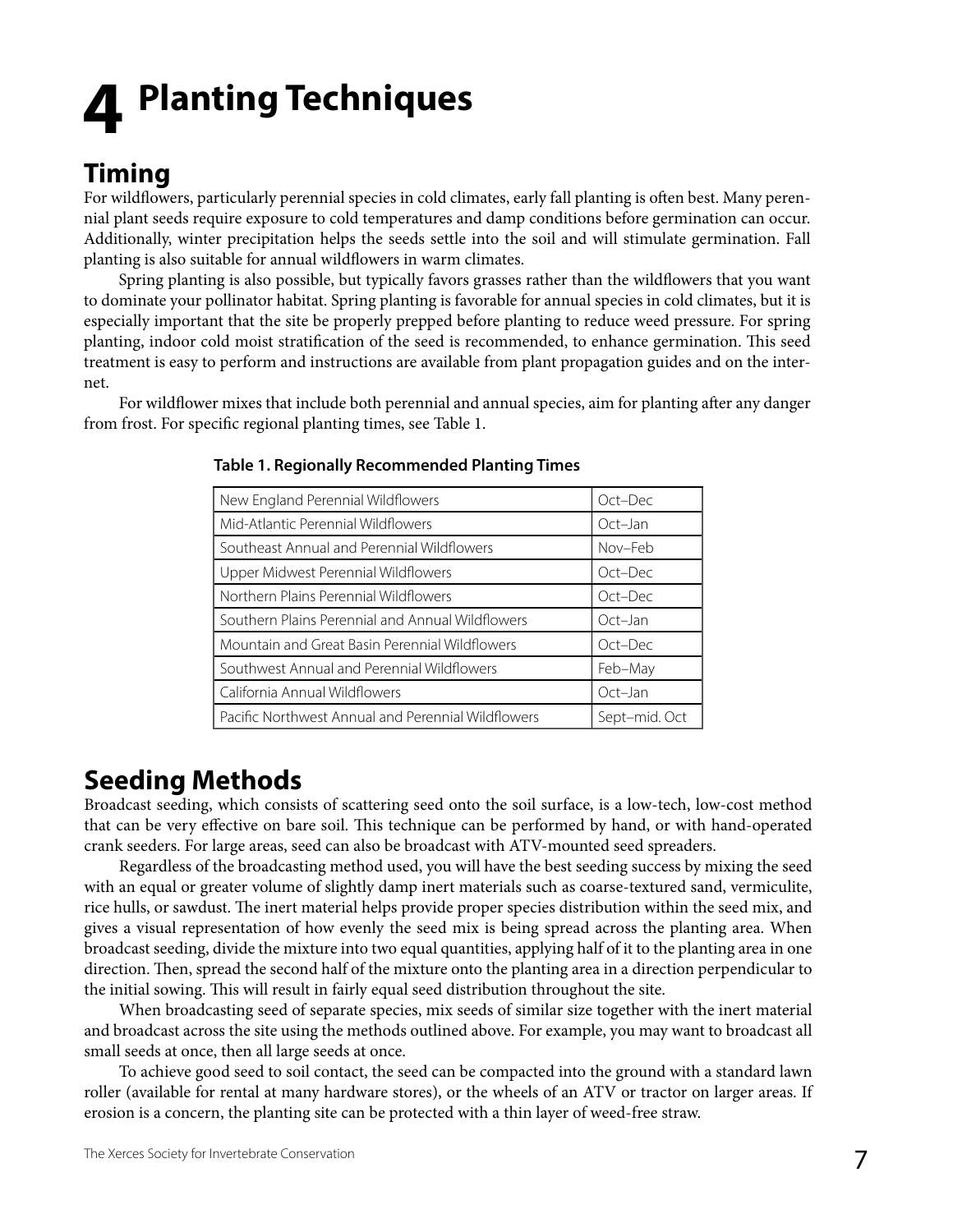

graph: Brianna Borders, Xerces Society)



Divide the mix into separate batches for broadcasting in perpendicular passes over the planting site. (Photograph: Brianna Borders, Xerces Society)



After broadcasting, roll the site with a turf roller. (Photograph: Mace Vaughan, Xerces Society)



Sand or another inert carrier is added and then mixed with the seed. (Photograph: Brianna Borders, Xerces Society)



For small sites, seed can also be broadcast by hand, similar to scattering chicken feed. (Photograph: Mace Vaughan, Xerces Society)

#### For Larger Sites



For larger areas, seed can be broadcast using a belly grinder. (Photograph: New Hampshire NRCS)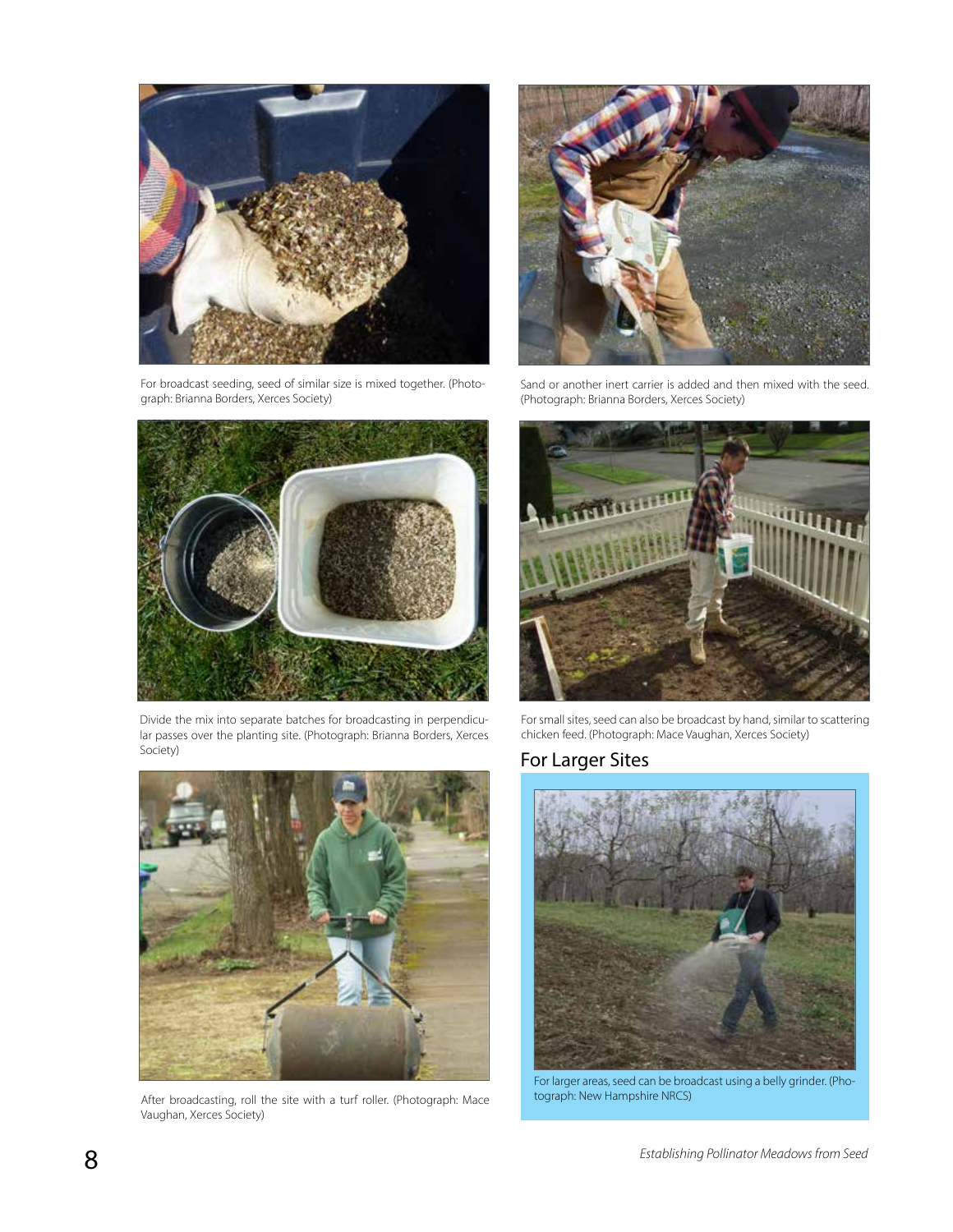## **Ongoing Management 6**

### **Watering**

Unless you are experiencing drought conditions, it is usually not necessary to water your seedbed. If inadequate rainfall is received following seed germination, irrigation may be needed to ensure seedling survival. Once established, native plants typically do not need supplemental irrigation and irrigation may favor the growth of weed species. With or without supplemental water, many perennial wildflower seeds germinate slowly, and may even take several seasons to germinate. Although this seems like a drawback, it actually works in your favor because any fast growing plants in your perennial seed mix during the first year are likely weeds that can be more easily identified and removed before they crowd out natives.

### **Management for Perennial Wildflower Mixes**

If the majority of your seed mix is perennial wildflowers, the best way to control annual weeds during the first growing season is by regular mowing or string trimming of the seedbed. The exact number of times you have to mow will depend on your particular weed species, and how much rainfall is received. Plan on mowing every time the vegetation reaches a height of 12 inches, or when a large number of weeds begin to flower. This will prevent most annual weeds from re-seeding, while leaving your natives untouched.

For small areas, a walk-behind lawn mower is acceptable, although it may need to be operated slowly in thick vegetation. Sickle bar mowers are also an acceptable option for large sites.

Weeds can also be spot sprayed with glyphosate using a backpack sprayer. This is particularly useful against low growing perennials like dandelion that might be missed by the mower. However, care should be taken so that herbicides do not drift or drip onto desirable plant species. Weeds should not be pulled during the first year, when the surrounding seedlings are still developing their root systems.

In the early spring of the second year, before plant emergence, the previous season's debris should be mowed and raked away. If you prepared your area properly before planting, and mowed aggressively during your first year of establishment, your pollinator meadow should now be more visible.

During the second growing season, most remaining weeds will be biennial species. These plants develop a thick taproot during their first year, and then flower during the second year before dying. Your main control tactic should again be mowing. However, rather than mowing at regular intervals, wait until most biennial weeds are about to flower, and then mow only as necessary. On small areas, you can also combat these plants with a string trimmer, hand-weeding, or again with glyphosate. It is important to remove them before they produce seed.



In the first spring after seeding the previous fall, this planting site is dominated by annual and biannual weeds like wild radish (left). Mowing the site periodically during the first year will prevent these short-lived weeds from producing more seed, and allow sunlight to reach the slower-growing natives (middle), which are generally unharmed by occasional mowing. The photo on the right shows flourishing wildflowers and pollinator habitat in the second year of establishment. (Photographs: left and middle, Eric Lee-Mäder, Xerces Society; right, Don Keirstead, New Hampshire NRCS)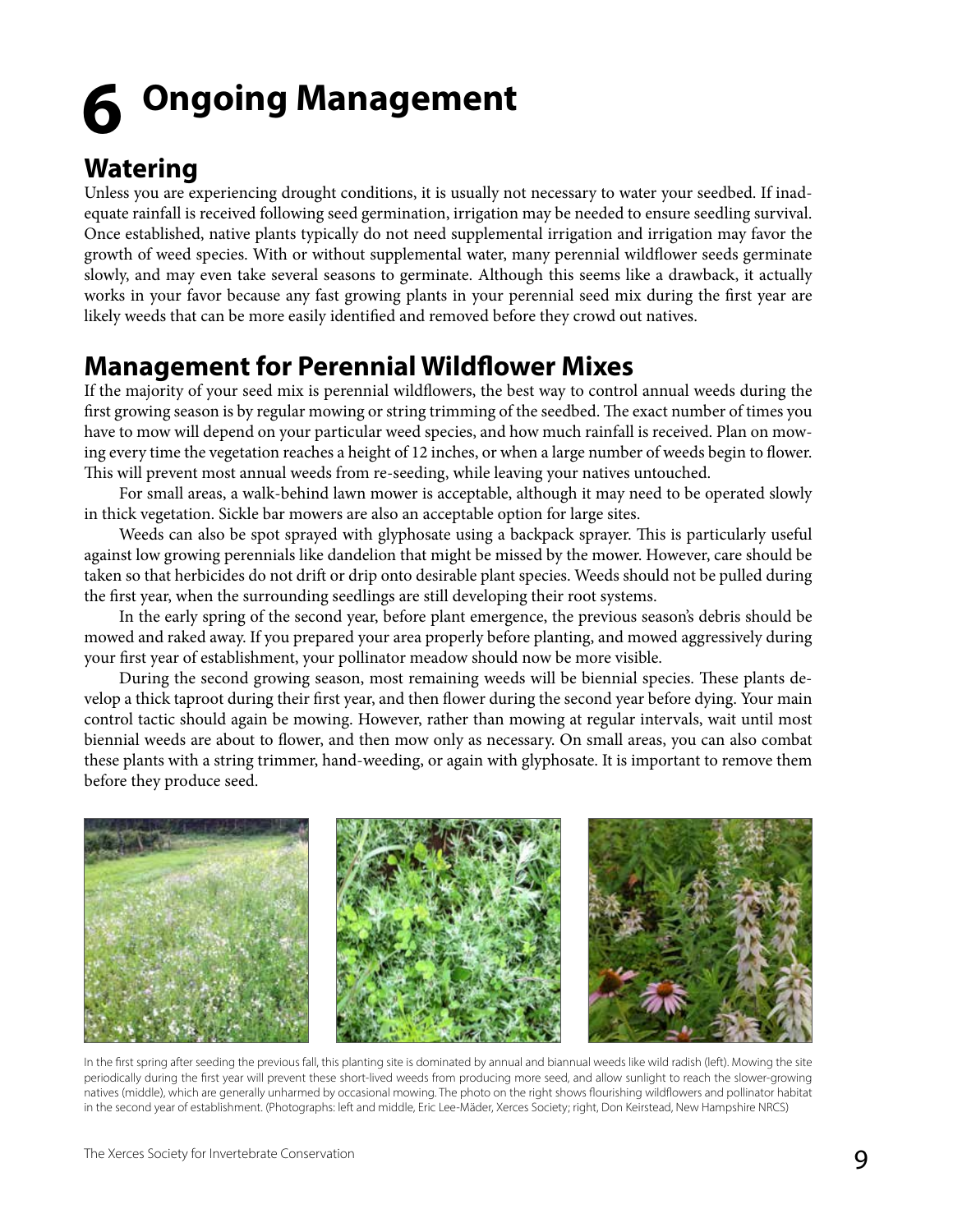Beginning in your third season, you should start seeing regular flowering among most of your native plants. Bees, butterflies, and other pollinators like hummingbirds will become increasingly common.

At this point your primary maintenance task will be periodic mowing (or burning for large sites) to eliminate small trees and shrubs, as well as cool season weedy grasses. These activities should take place in the early spring before most of your desirable plants have emerged.

#### **Management for Annual Wildflower Mixes**

If your seed mix consists of mostly annual wildflowers (common to seed mixes for the West Coast and warm climates like Texas), then you will need to ensure adequate site preparation to remove weeds before planting and spot treat or hand pull any weeds as necessary during the growing season. Late in the season, after the wildflowers are done blooming, you can mow the area to reduce woody plant encroachment and to help scatter the dry wildflower seed heads.

## **Fertilizers**

It is not necessary to fertilize your pollinator meadow under normal conditions. Native plants do not require fertilizer, and the application of fertilizer with high nitrogen content will tend to encourage weed growth.

## **Long Term Management**

After the meadow is mature, you should only mow or burn part of the planting in a single season—ideally only one-third or one-fourth of the overall area. No single area should be burned or mowed more frequently than every two years, to protect dormant insects such as butterfly pupae or stem nesting bee larvae. Leaving patches untreated will ensure a population of insects to recolonize treated areas of the site.

After several years, re-seeding your pollinator meadow may be necessary to support long term plant diversity. Similarly, for aggressive species, you may wish to remove seed heads to slow their expansion. It is critical to protect your new pollinator meadow from pesticides, herbicides (except when necessary

Transforming turf grass to pollinator meadows can provide much needed habitat for wildlife and take less time to manage. (Photograph: Eric Lee-Mäder, Xerces Society)



to control noxious or invasive plants), and other disturbance. We recommend using signage to designate your pollinator meadow.

Many other publications exist on the subject of native plant restoration, often tailored specifically to certain regions (such as Midwest tallgrass prairies), or to other purposes (such as establishing game bird habitat). The formula presented here consistently produces high-quality pollinator habitat in most regions by strongly favoring wildflowers over grasses. Individual locations and equipment availability might require some adaptation of this approach.

When your pollinator meadow is established, consider adding it to the Bring Back the Pollinators Pledge map or submitting bumble bee observations from your meadow through the Bumble Bee Watch website (www.bumblebeewatch.org). We also encourage you to talk to your friends, family, and neighbors about what they can do to support pollinators! Enjoy watching your pollinator meadow attract a diversity of wildlife!

10 *Establishing Pollinator Meadows from Seed*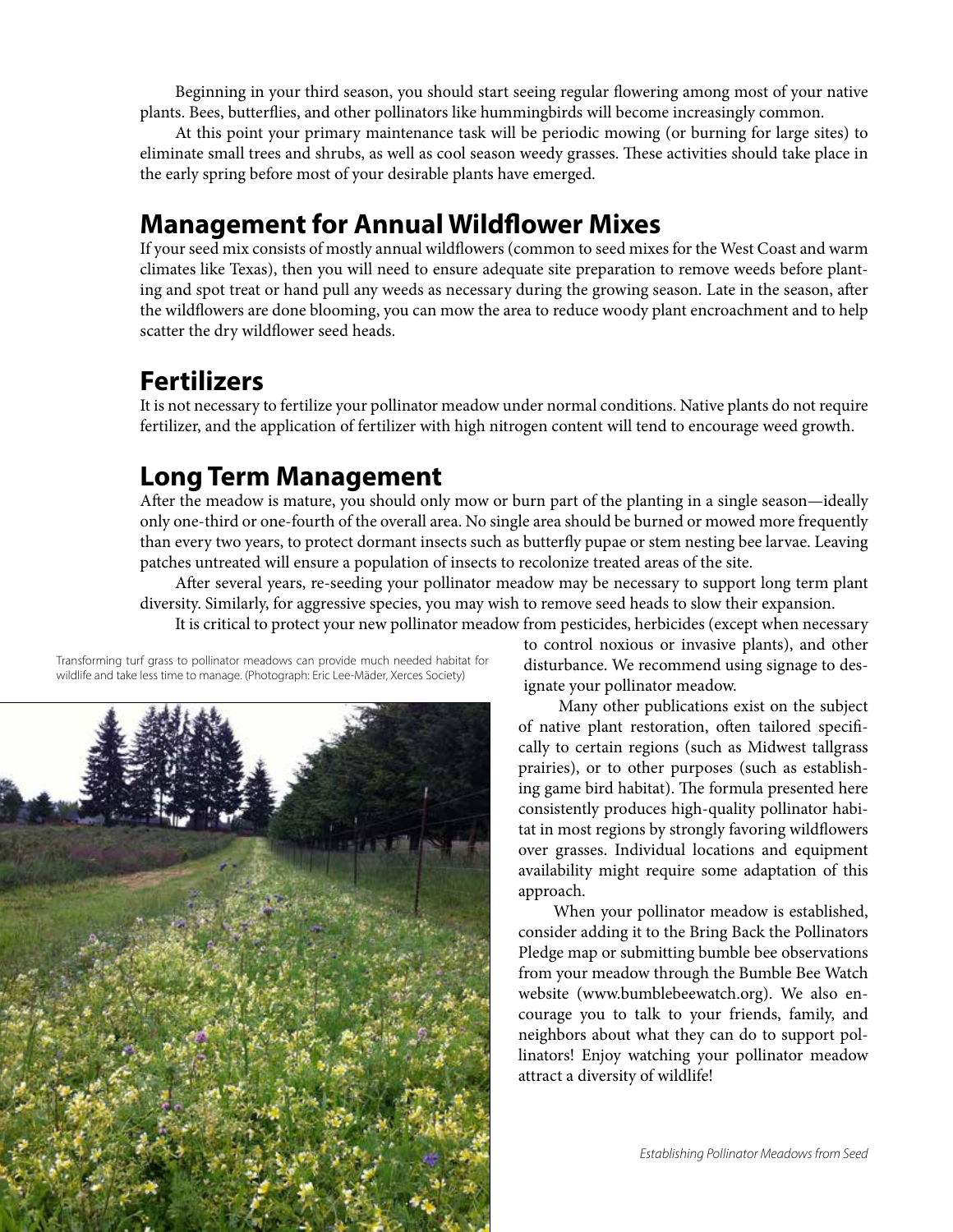## **Additional Resources**

#### **Attracting Native Pollinators: Protecting North America's Bees and Butterflies**

Our best-selling book highlights the role of native pollinators in natural ecosystems, gardens, and farms. Introductory sections explore the natural history and habitat needs of bees, butterflies, pollinating beetles, and much more. Advanced sections provide guidance on conserving pollinators in multiple landscapes. The book also includes a first-of-its-kind guide to all common native bee genera of North America. Available in bookstores everywhere, and through www.xerces.org/books.

#### **Xerces Society Pollinator Conservation Resource Center**

Our Pollinator Conservation Resource Center is an online database of pollinator plant recommendations, guidelines on establishing and protecting pollinator habitat, and a directory of native plant nurseries for every region of the United States and Canada. www. xerces.org/pollinator-resource-center

#### **Ladybird Johnson Wildflower Center**

The Ladybird Johnson Wildflower Center has developed a collection of pollinator-friendly native plants as part of their extensive native plant database. Along with this special pollinator plant collection, the Center's website features image galleries, how-to articles on native plant gardening, and more. www.wildflower.org/collections

#### **Pollinator Habitat Installation Guides**

These how-to guides, developed in collaboration with the USDA Natural Resources Conservation Service, provide in-depth, stepby-step instructions for developing a large-scale wildflower meadow for bees and includes a list of regional native seed vendors and native plant nurseries. www.xerces.org/pollinator-conservation/agriculture/pollinator-habitat-installation-guides

#### **Xerces Society Seed Mix Calculator**

Develop your own pollinator conservation seed mix using this seed rate calculator. www.xerces.org/wp-content/uploads/2009/11/XERCES-SEED-MIX-CALCULATOR.xls

#### **Bumble Bee Watch**

A citizen science initiative to track all species of North American bumble bees. The website allows users to upload photos, use an interactive identification tool, and submit geo-referenced records of all North American bumble bees. These records will allow scientists to follow the status of these essential pollinators and inform effective conservation actions. www.bumblebeewatch.org

#### **USDA Natural Resources Conservation Service**

The USDA's Natural Resource Conservation Service (NRCS) and Farm Service Agency (FSA) provide financial and technical assistance to support conservation efforts for pollinators and other wildlife on farms. Conservation programs such as the Environmental Quality Incentives Program, Grasslands Reserve Program, Wetlands Reserve Program, Conservation Stewardship Program, and Conservation Reserve Program all provide support for farmers. http://offices.sc.egov.usda.gov/locator/app



Our Bring Back the Pollinators campaign is based on four principles: grow pollinator-friendly flowers, protect bee nests and butterfly host plants, avoid pesticides, and spread the word. You can participate by taking the Pollinator Protection Pledge and registering your habitat on our nationwide map of pollinator corridors. www.bringbackthepollinators.org

#### **Acknowledgements**

Written by Eric Lee-Mäder, Brianna Borders, and Ashley Minnerath. Design by Ashley Minnerath. Technical review by the Pacific Northwest Urban Meadow Group. Photographs remain under the copyright of the photographer. Cover photographs: Eric Mader, Xerces Society (left); Mace Vaughan, Xerces Society (top right); Jessa Guisse, Xerces Society (bottom right). This publication was made possible with funding from the Oregon Department of Agriculture and the USDA Natural Resources Conservation Service. Additional financial support was provided by Cinco, CS Fund, Disney Worldwide Conservation Fund, Endangered Species Chocolate, The Metabolic Studio, Turner Foundation, USDA Natural Resources Conservation Service, Whole Foods Market and their vendors, and Xerces Society members.





**Natural Resources Conservation Service** 



The Xerces Society for Invertebrate Conservation **11** The Xerces Society for Invertebrate Conservation